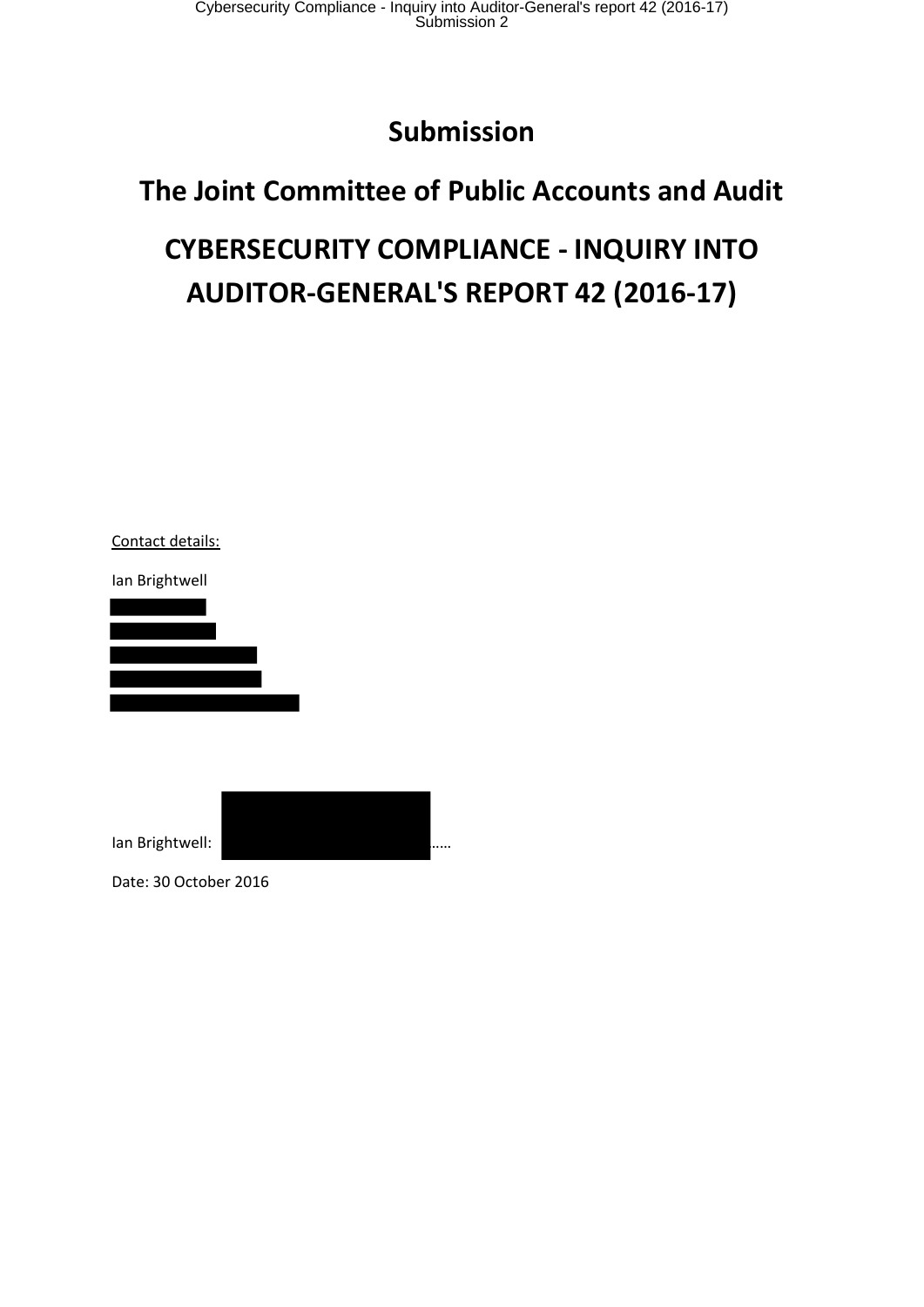# **The Joint Committee of Public Accounts and Audit**

# **CYBERSECURITY COMPLIANCE - INQUIRY INTO AUDITOR-GENERAL'S REPORT 42 (2016-17)**

### **Table of Contents**

Author: Ian Brightwell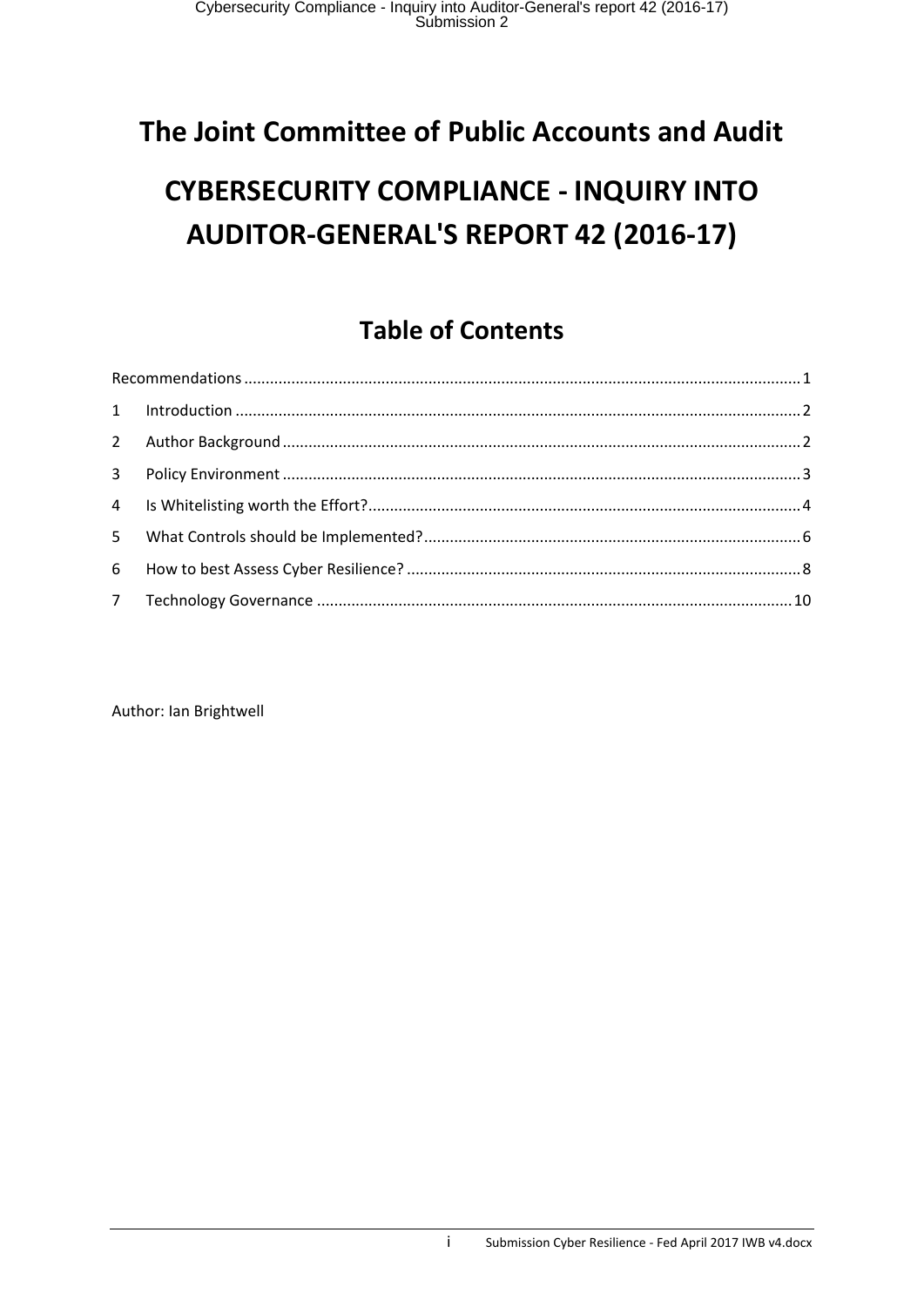### **Recommendations**

The author commends the following recommendations for the Committee's consideration.

*Recommendation 1: Remove whitelisting from the mandatory list of strategies and focus on implementing a full set of ICT general controls to a level appropriate to the agency risk assessment.*

*Recommendation 2: The parliament should consider issuing terms of reference for an inquiry into the cause of the recent ATO failures and reasons why the ICT general controls around business continuity did not appear to recover the systems in a satisfactory period of time.*

*Recommendation 3: Make mandatory those controls that improve agencies ability to implement good network and system management practices and the continuous independent monitoring of these practices.*

*Recommendation 4: Make mandatory those controls that improve detection of potential malicious network activity by continuous monitoring of network and user activity.*

*Recommendation 5: Make mandatory controls that ensure the capture of adequate immutable log information to assist the assessment of breaches when they occur.*

*Recommendation 6: The committee should consider recommending ANAO and agencies conduct future cyber resilience assessments using a broadly-based assessment approach rather than assessing against a narrow set of four mandatory controls.*

*Recommendation 7: The committee should consider recommending ASD develop documentation to allow agencies to readily assess their security posture using CRR/RMM and related control document rather than directly against ISM when conducting future cyber resilience self-assessments.*

*Recommendation 8: The committee should consider recommending to government that the Chief Information Security Officer (CISO) position not be a combined with a position within the technology delivery area and have a direct reporting line to the CEO.*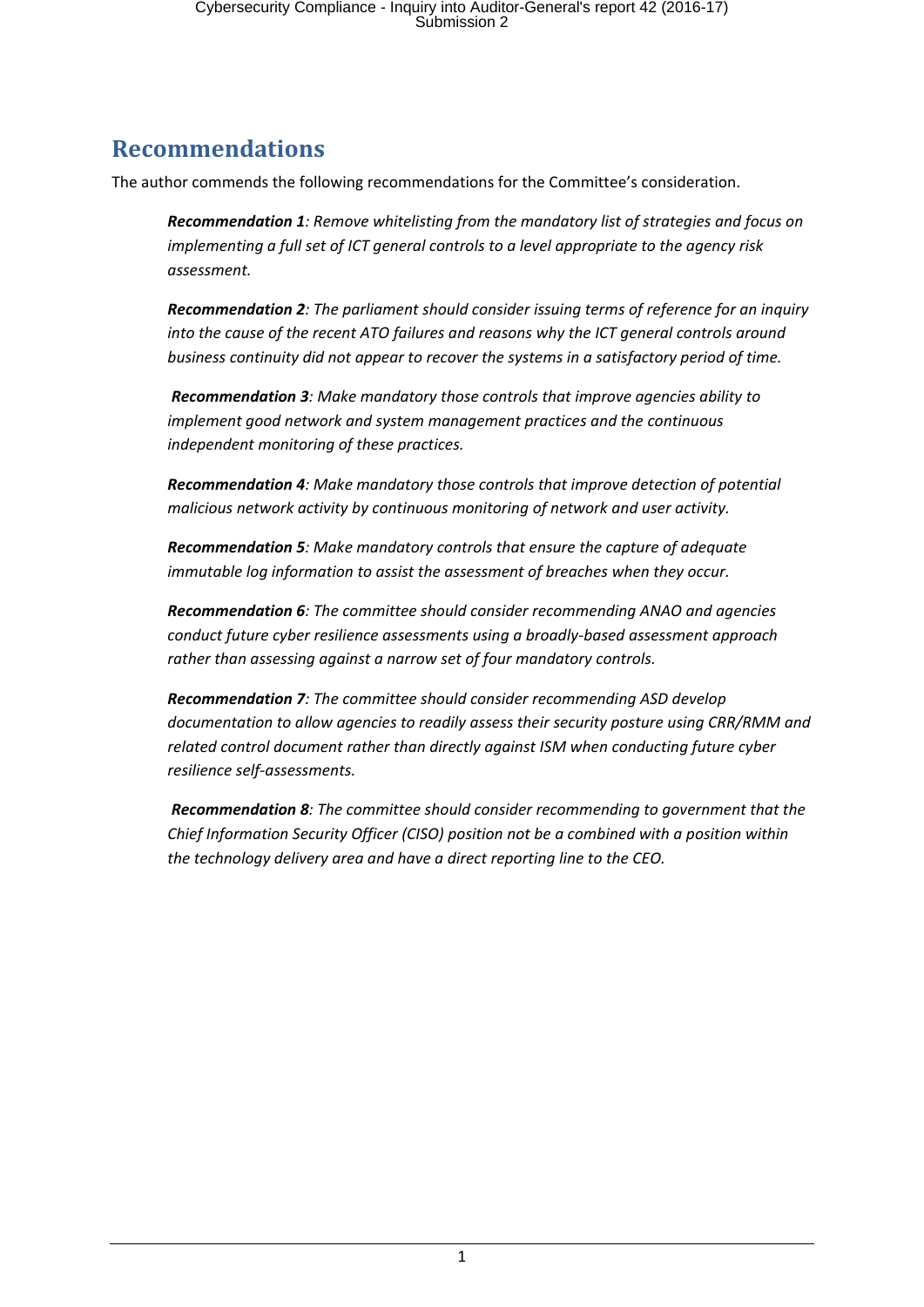#### **1 Introduction**

The author would like to commend the parliament for undertaking this inquiry and the ANAO for their excellent work in shining a light on the state of cyber resilience in federal government agencies.

The findings of this and earlier audit reports would be of no surprise to many who have worked in agencies at senior levels and understand the challenges of allocating resources to these tasks and the resistance faced by and from other executives whose focus is on "real" business issues.

The slow rate of cyber resilience improvement in many agencies can be attributed to a range of factors including: the requirement to implement difficult controls such as whitelisting, lack of management support to prioritise cyber security and limited funding plus dealing with the inevitable tensions between the drive for digital transformation verse maintaining an environment which is secure.

Given the increasingly threat environment in which agencies operate and the slow progress in implementation of mitigation strategies it would be difficult to believe that the commonwealth's information is better protected now than it was in 2014. Commonwealth agencies need to implement and be audited on a defence in depth strategy which not only tries to protect systems against targeted and opportunistic attacks but also detects when intrusions have occurred from both targeted and non-targeted attacks.

The detection of intrusions is as potentially more important than their prevention. A recent report by Fireye<sup>1</sup> identified the average breach dwell time (days from breach to detection) in APAC is 172 days which is worse than the rest of the world, but a vast improvement on the previous year's result where it was over 500 days for APAC. When this information is coupled with the fact Fireye's "Red Team"<sup>2</sup> typically obtains access to domain administrator credentials within three days of the initial breach, which means a competent attacker would have full control of a network for 169 days before detection. It is also interesting to note that nearly a half of breached organisations had to be told by external parties they were breached rather than detecting the breach themselves.

### **2 Author Background**

The author<sup>3</sup> of this submission has worked as an ICT executive and consultant with for over 30 years. He is certified in in the Governance of Enterprise IT (CGEIT)<sup>4</sup> by ISACA and is an active member of the Australian Information Security Association. He has been responsible for managing complex government systems and has been the Senior Responsible Officer for Information Security in a high security profile government agency. He is currently a government gateway reviewer of ICT programs and an executive advocate for improving cyber resilience in organisations.

<sup>1</sup> <sup>1</sup> Fireye M-Trends 2017: Trends from the year's breaches and cyber attacks https://www.fireeye.com/current-threats/annual-threat-report.html

<sup>&</sup>lt;sup>2</sup> Attackers sanctioned by the client to test a company's system posture covertly.

<sup>3</sup> Ian Brightwell – Linkedin Profile

https://www.linkedin.com/in/ian-brightwell-a038573/

<sup>4</sup> ISACA Certification in the Governance of Enterprise IT (CGEIT)

http://www.isaca.org/Certification/CGEIT-Certified-in-the-Governance-of-Enterprise-IT/Pages/default.aspx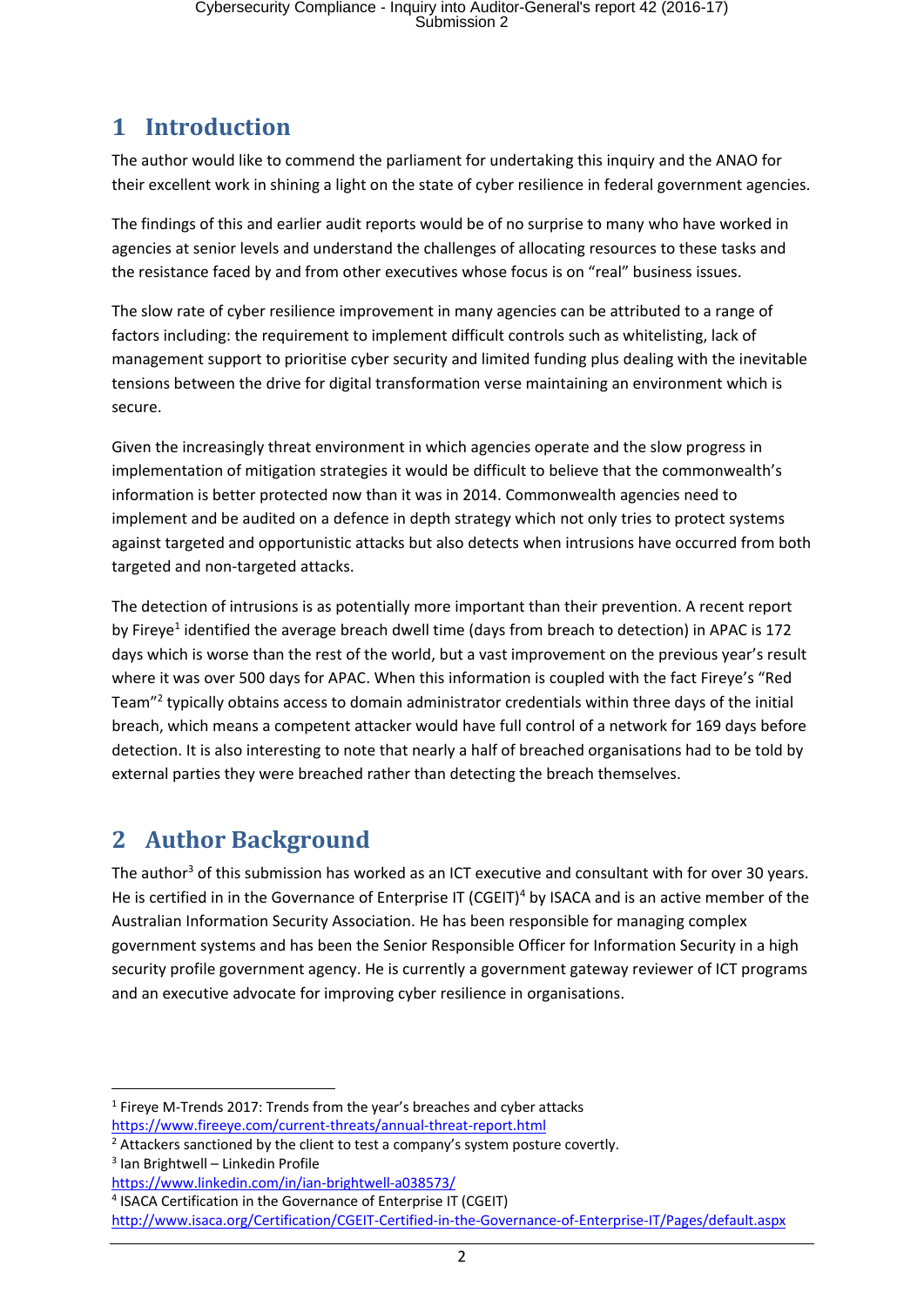### **3 Policy Environment**

The ANAO<sup>5</sup> report mainly measured cyber resilience by assessing agency compliance against the (minimum) mandatory requirements of the Australian Governments Protective Security Policy Framework (PSPF). This involved assessing agencies against the "Top 4" <sup>6</sup> mandatory "Strategies to Mitigate Targeted Cyber Intrusions" as detailed in the Australian Government Information Security Manual<sup>7</sup> (ISM).

PSPF mandatory requirements within INFOSEC 4 requires agencies to implement the "Top 4" Strategies. The implementation of the remaining 31 Strategies is also strongly recommended; however, agencies can prioritise these depending on business requirements and the risk profile of each system.

The "Top 4" Strategies are:

- 1. application whitelisting
- 2. patch applications
- 3. patch operating systems
- 4. restrict administrative privileges.

In early 2017 the "Top 4" mandatory strategies was expanded to 8 strategies. They are now called "Strategies to Mitigate Cyber Security Incidents" dropping the reference to targeted. The Australian Signals Directorate (ASD) deem that they replace Strategies to Mitigate Targeted Cyber Intrusions as of February 2017<sup>8</sup>, although it is not clear to the author if PSPF requires agencies to comply with the new 8 or just the old 4 strategies. Regardless, of whether 4 or 8 strategies are mandatory, one thing the above changes show is that any concept of a list of minimum mandatory strategies is a moving target. This means that agencies which may be compliant now will not be compliant in the near future just because the goal posts will have moved.

The ANAO's reports have highlighted that some of the audited agencies are not compliant with many of the current mandatory strategies let alone the additional 4 essential strategies. Also, the agencies progress to compliance with the current 4 strategies is slow. ANAO found even after three years there were still shortfalls in the implementation of the "Top 4" strategies. The report also identified that two agencies believed they were compliant with strategies but ANAO did not agree, which raises doubts about the viability of self-assessment.

Recommendation 2 of the ANAO report suggested entities should improve their governance arrangements, by asserting cybersecurity as a priority within the context of their entity-wide strategic objective; ensuring appropriate executive oversight of cybersecurity; implementing a collective approach to cybersecurity risk management; and conducting regular reviews and assessments of their governance arrangements to ensure its effectiveness. The author fully supports these recommendations and believes that the regular reviews and assessments should be expanded

- <sup>6</sup> Top 4 Strategies to Mitigate Targeted Cyber Intrusions: Mandatory Requirement Explained https://www.asd.gov.au/infosec/top-mitigations/top-4-strategies-explained.htm
- <sup>7</sup> Australian Government Information Security Manual (ISM) from Australian Signals Directorate (ASD) https://www.asd.gov.au/infosec/ism/
- <sup>8</sup> Strategies to Mitigate Cyber Security Incidents

<sup>1</sup> <sup>5</sup> Australian National Audit Office

https://www.asd.gov.au/infosec/mitigationstrategies.htm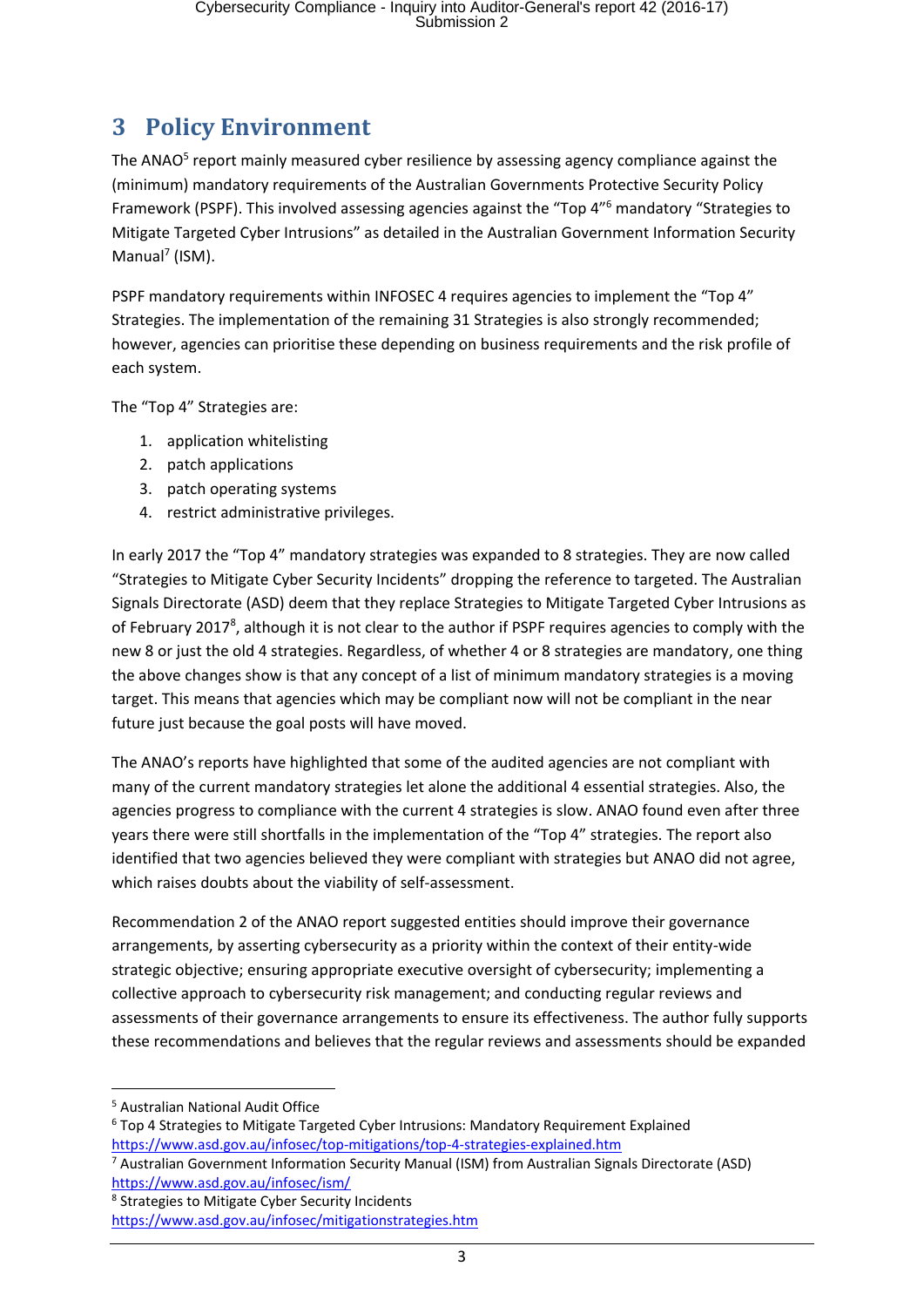to require agencies to conduct broad based resilience assessments using both internal reviewers and independent external reviewers to ensure the integrity of the process.

The ANAO report focused on the measurement of agency implementation of the "Top 4" strategies and two ICT General controls as an indicator of agency cyber resilience. The implementation of this limited set of strategies does not in the authors view give a good indication of an agencies security posture and cyber resilience. The Committee needs to consider whether the ANAO's current reporting approach is an effective indication of cyber resilience or whether a broader assessment of cyber resilience by using a full set if IT general controls would be a more effective indicator of resilience.

The ANAO report focused on the measurement of agency implementation of the "Top 4" strategies and two ICT General controls as an indicator of agency cyber resilience. The implementation of this limited set of strategies does not in the authors view give a good indication of an agencies security posture and cyber resilience. The Committee needs to consider whether the ANAO's current reporting approach is an effective indication of cyber resilience or whether a broader assessment of cyber resilience by using a full set if IT general controls would be a more effective indicator of resilience.

#### **4 Is Whitelisting worth the Effort?**

It is indisputable that the "Top 4" strategies (which have whitelisting as the top strategy) if implemented fully would reduce the likelihood of an agency either getting breached or the extent of a breach. However, this does not mean these are the best strategies for every agency to implement. The question that needs to be asked is "Are these the right mandatory strategies for agencies at this point in time?" or conversely "Are there more effective mandatory strategies to implement or even should we have mandatory strategies?".

The report also stated that to become cyber resilient, an entity must first establish a sound ICT general controls framework. ICT general controls provide a stable and reliable foundation upon which other processes and controls can be built. It is the authors view that it is inappropriate for agencies to try and implement the "Top 4" mitigation strategies without effective controls in place. A finding of the report was that the of the three entities audited, only the Department of Human Services was cyber resilient, the Australian Taxation Office and the Department of Immigration and Border Protection need to improve their governance arrangements and prioritise cybersecurity. In general this means they must improve their ICT general controls.

The author shares the auditors view that many entities do not have sound ICT general controls framework in place. The report further says this framework provides an entity with a stable and reliable ICT environment and forms the foundation upon which other processes and controls can be built. ICT general controls include controls over: ICT governance; ICT infrastructure; acquiring and developing applications; logical user access to ICT infrastructure, applications and data; and making changes to ICT systems and applications. Agencies can only assess if they have these controls in place by using a broad-based resilience assessment approach.

It should also be noted the ANAO report only appears to have looked at two elements of the ICT general controls framework—logical access control and change management. It is not clear from the report what the state of other ICT general controls are within each agency.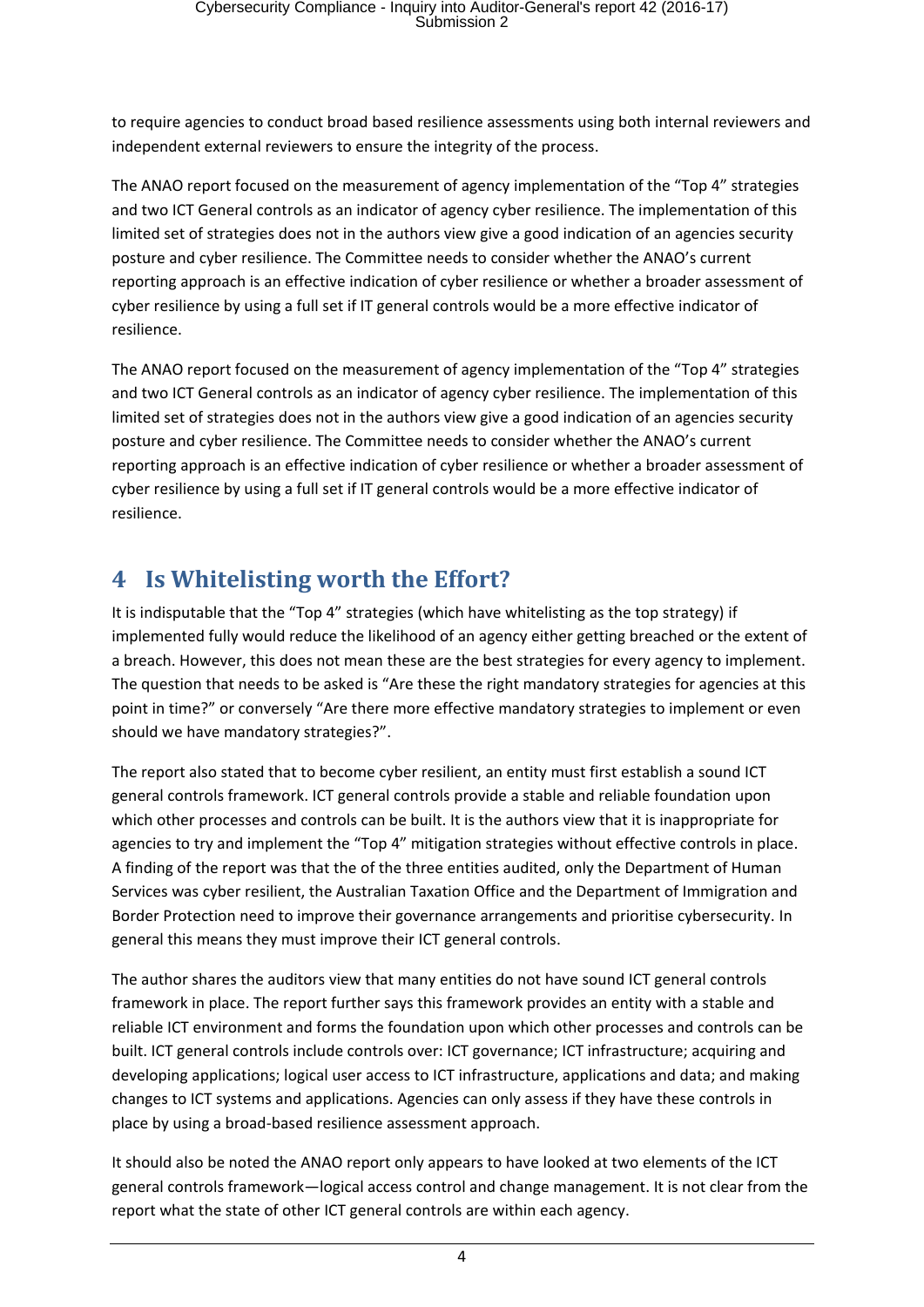The current top mandatory strategy is to implement a very aggressive form of whitelisting. Application whitelisting protects ICT systems against unauthorised applications running on them. Its purpose is to protect systems and networks from harmful applications. The Information Security Manual (ISM) requires entities to implement application whitelisting for both desktops and servers. Below are the actual whitelisting controls as taken from the 2016 Australian Government Information Security Manual CONTROLS<sup>9</sup>.

**Control: 0843**; Agencies must use an application whitelisting solution within Standard Operating Environments (SOE)s to restrict the execution of programs and DLL s to an approved set.

**Control: 0846**; Users and system administrators must not be allowed to temporarily or permanently disable, bypass or be exempt from application whitelisting mechanisms.

**Control: 0955**; Agencies must implement application whitelisting using at least one of the methods:

- cryptographic hashes
- publisher certificates
- absolute paths
- parent folders.

**.** 

**Control: 1391**; When implementing application whitelisting using parent folder rules, file system permissions must be configured to prevent users and system administrators from adding or modifying files in authorised parent folders.

**Control: 1392**; When implementing application whitelisting using absolute path rules, file system permissions must be configured to prevent users and system administrators from modifying files that are permitted to run.

The report clearly showed that even after 3 years whitelisting had not been implemented across all agencies. Both the ATO and Immigration had not effectively implemented application whitelisting on their servers. Only Immigration had not effectively implemented application whitelisting on its desktops. This contravenes the Information Security Manual and the entities' own ICT security policies and begs the question why has this not been done?

The implementation of the above whitelisting controls across every device in a typical agency would in my view be impossible and potentially counterproductive. I say counterproductive because a partial implementation could cause more disruption than benefit and take valuable resources away from implementing more appropriate ICT general controls which would be more beneficial for improving agency cyber security posture. Whitelisting is most easily implemented in agencies which have a very standardised computer environment that utilises limited number of Standard Operating Environments (SOE)s which do not change regularly. This is at odds with the needs of typical agencies have groups of users who need a flexible environment that is incompatible with whitelisting.

<sup>9</sup> 2016 Australian Government Information Security Manual CONTROLS https://www.asd.gov.au/publications/Information Security Manual 2016 Controls.pdf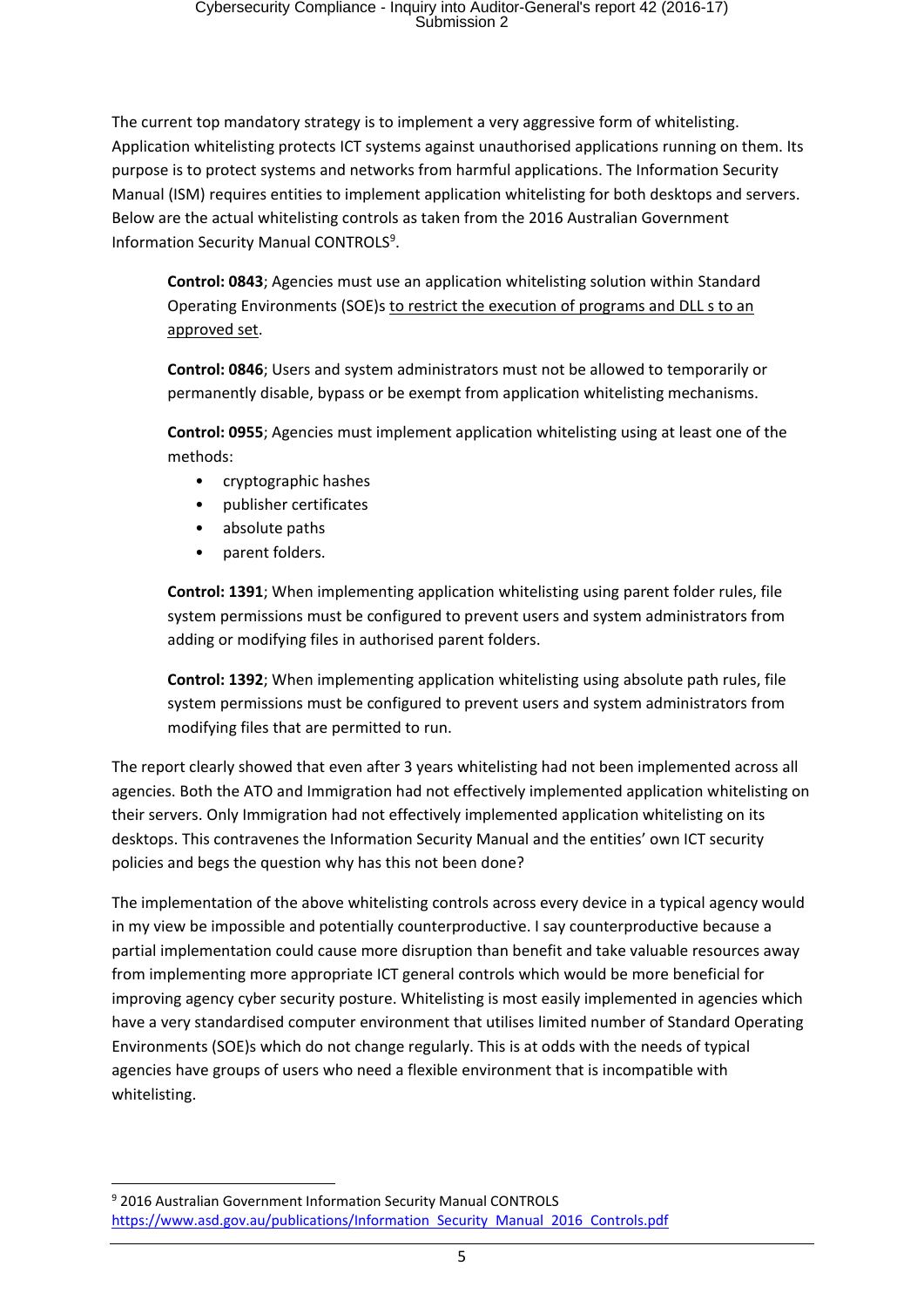The following has been extracted from NIST Special Publication 800-167, Guide to Application Whitelisting<sup>10</sup> and clearly identifies implementation it in a general-purpose agency network environment may not be suitable.

*Application whitelisting solutions are generally strongly recommended for hosts in high-risk environments where security outweighs unrestricted functionality. Suitability for typical managed environments depends on how tightly the hosts are managed and the extent of the risks that they face. Organizations considering application whitelisting deployment in a typical managed environment should perform a risk assessment to determine whether the security benefits provided by application whitelisting outweigh its possible negative impact on operations. Organizations should also be mindful that they will need dedicated staff managing and maintaining the application whitelisting solution depending on the scale and specifics of the solution implemented, similar to handling an enterprise antivirus or intrusion detection solution.*

My own view is that whitelisting is a useful control for only some networks and only deals with individual computers running Linux and Windows, which means all other devices on networks like printers, routers, scanners, cameras are not covered. Additionally, most agencies are not sufficiently mature to implement whitelisting on their general networks and cannot make the investment to understand and specify what software their people have to use and determine if it is safe. Therefore, the effort required to implement and maintain blocking whitelisting as defined above across every device in a typical agency is a questionable use of resources when other properly implemented ICT general controls strategies would yield greater benefits for the resource usage.

*Recommendation 1: Remove whitelisting from the mandatory list of strategies and focus on implementing a full set of ICT general controls to a level appropriate to the agency risk assessment.*

#### **5 What Controls should be Implemented?**

Recent studies have shown that many of the cyber breaches are opportunistic and rely on gross misconfigurations of systems, even the more targeted attacks often rely on misconfigurations. A report<sup>11</sup> from Secureworks identified that 88% of attacks are opportunistic as opposed to 12% being targeted. This supports a view I share with the SecureWorks Director of the Counter Threat Unit (CTU) Cyber Intelligence Cell; that the "Basic health and hygiene across the IT estate is still something that most organisations fail at". Also, the Director of SecureWorks' Incident Response and Digital Forensics practice said, "Most organisations should stop worrying about zero-day attacks, when there are so many other threats that are much more prevalent. The obvious conclusion RETURN TO THE BASICS to Strengthen Your Security Posture.

<sup>10</sup> NIST Special Publication 800-167, Guide to Application Whitelisting http://nvlpubs.nist.gov/nistpubs/SpecialPublications/NIST.SP.800-167.pdf

**.** 

<sup>&</sup>lt;sup>11</sup> 2017 Cybersecurity Threat Insights Report for Leaders, Secureworks, February 2017. https://www.secureworks.com/resources/rp-cybersecurity-threat-insights-2017 https://1drv.ms/b/s!Akm0GxLL0Nuo0En3zgKlV3fg5HK5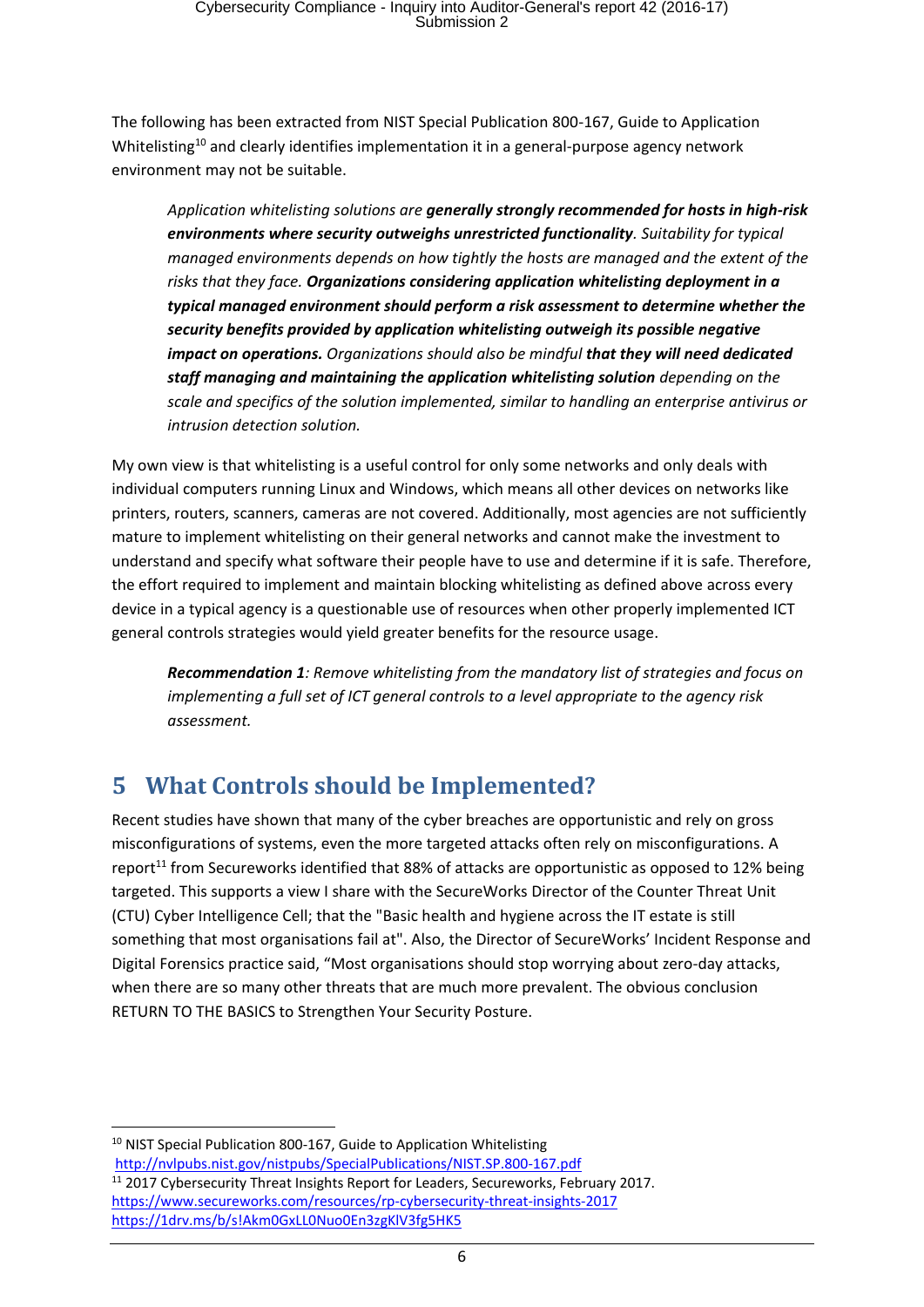An indication of the need for agencies to improve their basic ICT general controls is shown by the problems currently experienced by the ATO $^{12}$ . I recently wrote about these problems<sup>13</sup> and expressed a view that the apparent inability of the ATO to recover from their HPE SAN failure was an indication that their business continuity planning had failed. I was not concerned that they had a technical problem with their SAN my concern was that even after several months of trying they still had not fully recovered and appeared not to have a stable environment. If they had implemented their ICT general controls fully they would have had an ability to recover from backup within an acceptable timeframe. It appears they had either not tested this capability or had not implemented it which is a general control failure. I will very be interested to read the PWC report<sup>14</sup> on this matter which should be made public.

*Recommendation 2: The parliament should consider issuing terms of reference for an inquiry into the cause of the recent ATO failures and reasons why the ICT general controls around business continuity did not appear to recover the systems in a satisfactory period of time.*

The 4 mandatory strategies defined through PSPF in ISM INFOSEC 4 are largely focused on preventing targeted cyber breaches not dealing with the basics of network management. Basics would include agencies knowing what information, devices and users make-up their network and can they detect if a device is misconfigured or a user is operating outside normal parameters.

There is a strong argument for the mandatory requirements to also include detection of misconfigurations rather than focus on prevention of intrusions by use of Whitelisting. Broad based whitelisting is very difficult to implement and intrusive for users and also very expensive to manage. It also does not prevent intrusions which use scripts that drive legitimate system tools. Conversely improved documentation and configuration of systems and networks is simpler to implement and relatively unobtrusive to the rest of the organisation and has the benefit of improving the operational reliability of systems.

*Recommendation 3: Make mandatory those controls that improve agencies ability to implement good network and system management practices and the continuous independent monitoring of these practices.*

It is generally accepted that breaches will occur no matter how well agencies protect their networks, so detection of malicious operational anomalies through the improvement in monitoring practices should be the top mandatory requirement. This means capturing adequate logs and checking them with the right tools and skilled staff should be mandatory. The benefits of a rapid detection of a breach by the monitoring of anomalous network and user activity regularly and having adequate logging in place is in the authors view more important than trying to prevent attacks by implementing full whitelisting of all systems.

*Recommendation 4: Make mandatory those controls that improve detection of potential malicious network activity by continuous monitoring of network and user activity.*

<sup>12</sup> ATO systems update

**.** 

http://lets-talk.ato.gov.au/ato-systems-update

<sup>&</sup>lt;sup>13</sup> Opinion: Are the ATO and Census failures just the tip of the iceberg? http://cdn.cio.com.au/article/612649/opinion-ato-census-failures-just-tip-iceberg/ <sup>14</sup> Australian Taxation Office successfully replaces SAN, web site then fails anyway https://www.theregister.co.uk/2017/04/19/ato san upgrade succeeded/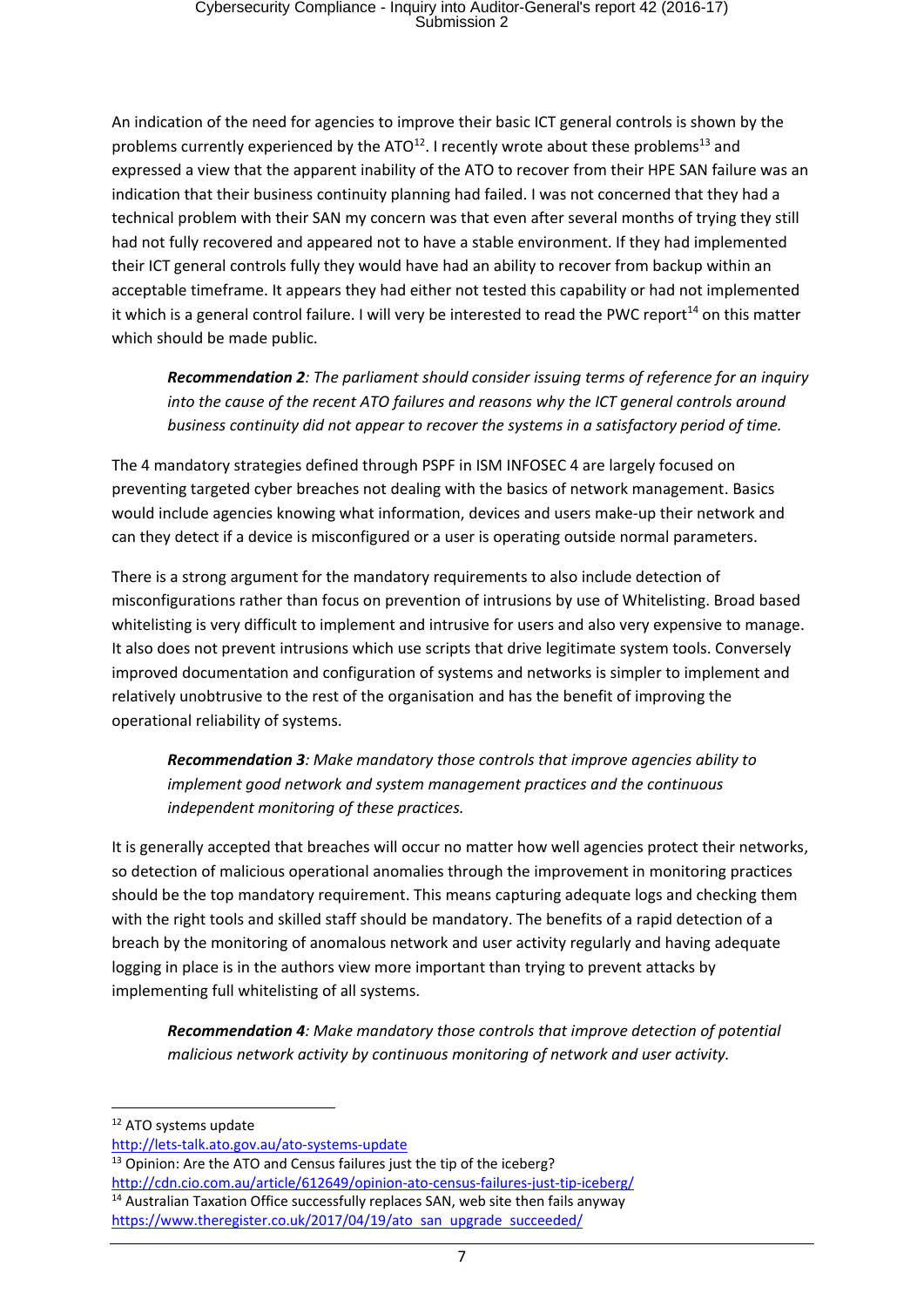*Recommendation 5: Make mandatory controls that ensure the capture of adequate immutable log information to assist the assessment of breaches when they occur.*

#### **6 How to best Assess Cyber Resilience?**

It appears the ANAO assesses cyber resilience by assessing agencies implementation of the "Top 4" strategies and two ICT general controls. This approach only takes a very narrow view of what other countries governments believe constitutes cyber resilience. Most overseas resilience assessment methodologies are based on a much broader set of criteria for measuring cyber resilience.

The US government use Cyber Resilience Review (CRR)<sup>15</sup> assessment methodology developed by the US Department of Homeland Security (DHS) and is based on the CERT Resilience Management Model (RMM)<sup>16</sup>. The goal of the appraisal is to develop a broad understanding of an organisation's operational resilience and ability to manage cyber risk to its critical services during normal operations and times of operational stress and crisis.

One of the fundamental principles of the CRR is the idea that an organisation deploys its assets (people, information, technology, and facilities) in support of specific operational missions (i.e., critical services). Applying this principle, the CRR seeks to understand an organisation's capacities and capabilities in performing, planning, managing, measuring, and defining cybersecurity practices and behaviours in the following ten domains:

- **Asset Management** [pdf]: The Asset Management guide focuses on the processes used to identify, document, and manage the organisation s assets.
- **Controls Management** [pdf]: The Controls Management guide focuses on the processes used to define, analyse, assess, and manage the organisation s controls.
- **Configuration and Change Management** [pdf]: The Configuration and Change Management Guide focuses on the processes used to ensure the integrity of an organisation s assets.
- **Vulnerability Management** [pdf]: The Vulnerability Management Guide focuses on the processes used to identify, analyse, and manage vulnerabilities within the organisation s operating environment.
- **Incident Management** [pdf]: The Incident Management Guide focuses on the processes used to identify and analyse events, declare incidents, determine a response and improve an organisation s incident management capability.
- **Service Continuity Management** [pdf]: The Service Continuity Management Guide focuses on processes used to ensure the continuity of an organisation s essential services.
- **Risk Management** [pdf]: The Risk Management Guide focuses on process used to identify, analyse, and manage risks to an organisation s critical services.
- **External Dependencies Management** [pdf]: The External Dependencies Management Guide focuses on processes used to establish an appropriate level of controls to manage the risks that are related to the critical service's dependence on the actions of external entities.

**.** 

<sup>15</sup> Assessments: Cyber Resilience Review (CRR)

https://www.us-cert.gov/ccubedvp/assessments

<sup>&</sup>lt;sup>16</sup> The Department of Homeland Security (DHS) partnered with the Computer Emergency Response Team (CERT) Division of Carnegie Mellon University's Software Engineering Institute to create the CRR. The CRR is a derivative of the CERT Resilience Management Model (RMM) (http://cert.org/resilience/rmm.html) tailored to the needs of critical infrastructure owners and operators.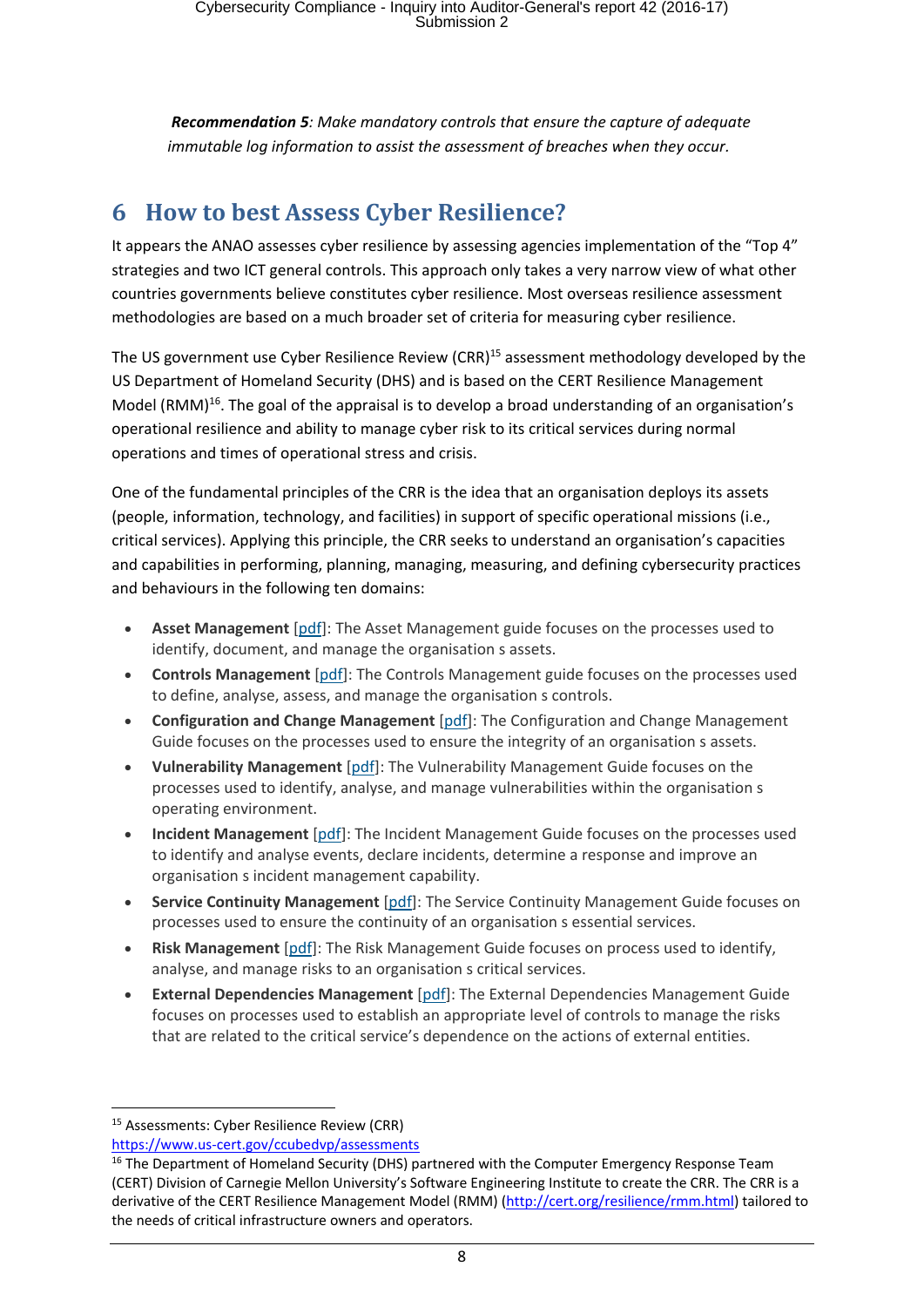- **Training and Awareness** [pdf]: The Training and Awareness Guide focuses on processes used to develop skills and promote awareness for people with roles that support the critical service.
- **Situational Awareness** [pdf]: The Situational Awareness Guide focuses on processes used to discover and analyse information related to the immediate operational stability of the organisation s critical services and to coordinate such information across the enterprise.

The US-CERT appraisal is done using a tool based on RMM which requires some 297 questions to be answered. This tool will prepare a report that can be reviewed by all levels of the organisation. The tool prepares a report which provides an assessment against not only the RMM domains but also CSF. The advantage of using CSF is that several organisations like US-Cert have developed tools which allow organisations to assess their resilience<sup>17</sup>.

Additionally, the Industrial Control Systems Cyber Emergency Response Team (ICS-CERT)<sup>18</sup> has a free Cyber Security Evaluation Tool (CSET®)<sup>19</sup>. It was developed by cybersecurity experts under the direction of the Department of Homeland Security (DHS) Industrial Control Systems Cyber Emergency Response Team (ICS-CERT). The tool provides users with a systematic and repeatable approach to assessing the security posture of their cyber systems and networks. It includes both high-level and detailed questions related to all industrial control and IT systems. The tool can be adapted to suit different environments and can be used to collate and consolidate information from a range of organisations.

The UK also uses a broader based approach to assessing cyber resilience. The UK has developed and promotes for the private sector an evaluation program called Cyber Essentials<sup>20</sup>. This program allows organisations to assess how resilient they are and is similar in breadth to CSF.

I recently wrote an article<sup>21</sup> outlining how organisations can self-assess their cyber resilience using an approach based on the Cyber Security Framework<sup>22</sup> (CSF). This framework was developed by the US National Institute of Standards and is the most commonly used framework internationally. This framework is free and can be downloaded and used by any organisation. It also worth noting ASIC is undertaking "health checks" with ASX 100 companies also use an approach based on CSF and NIST concepts to assess the security of these companies<sup>23</sup>.

The key point to note is that DHS and UK assessment approaches provide a much broader assessment than that done by ANAO using the "Top 4" and a limited set of ICT general controls. The

https://www.us-cert.gov/ccubedvp/assessments

https://ics-cert.us-cert.gov/

https://www.nist.gov/cyberframework

<sup>23</sup> Cyber resilience health check

**<sup>.</sup>** <sup>17</sup> US-CERT, Assessments: Cyber Resilience Review (CRR)

<sup>&</sup>lt;sup>18</sup> Industrial Control Systems Cyber Emergency Response Team (ICS-CERT)

 $19$  Cyber Security Evaluation Tool (CSET®)

https://ics-cert.us-cert.gov/Assessments

<sup>20</sup> Cyber Essentials

https://www.cyberaware.gov.uk/cyberessentials/

 $21$  How to assess your organisation's cyber security resilience

http://www.cio.com.au/article/612456/how-assess-your-organisation-cyber-security-resilience/

<sup>&</sup>lt;sup>22</sup> Cyber Security Framework, National Institute of Standards and Technology (NIST)

http://asic.gov.au/regulatory-resources/corporate-governance/corporate-governance-articles/cyberresilience-health-check/